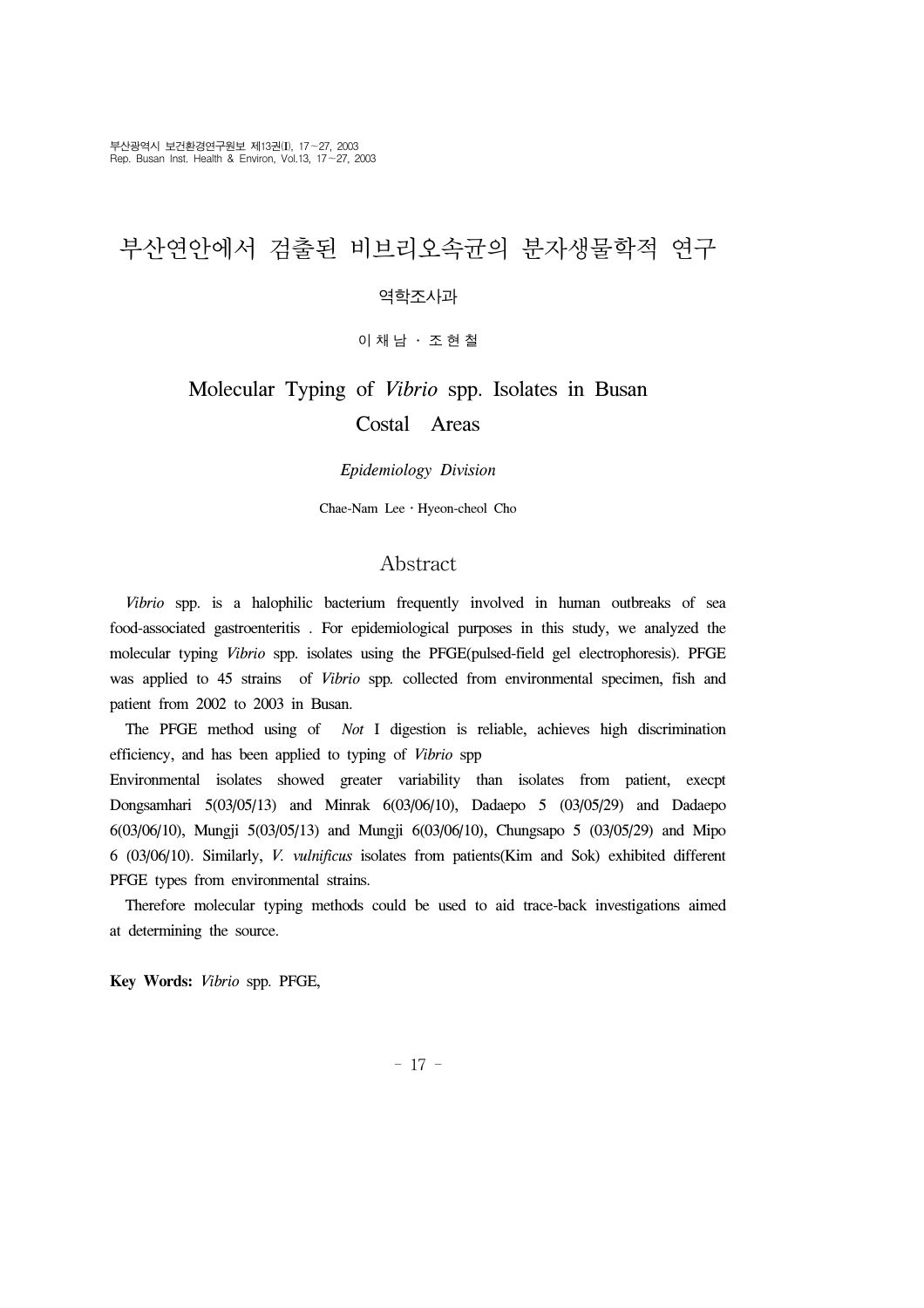### 서 론

호염성 비브리오속균은 해양서식 미생 물로서 해수, 갯벌 등 해양환경에서 널리 분포되어 있고 어패류 및 해수로부터 직․간접적으로 인체에 감염됨으로 공중 보건학상 중요한 의의가 있으며 이 균속 에 속하는 30여종 가운데 10여종은 인체 병원균으로 알려져 있다. 1)

 병원성 비브리오균으로 *V. cholerae* O1, *V. mimicus, V. parahemolyticus* 등 장관 감 염을 일으키는 것과 *V. vulnificus*와 같은 패혈증, 창상감염을 일으키는 것으로 나뉘 어 진다. 8,9)

 식중독 원인균인 장염비브리오균(*V. parahaemolyticus*)은 발생빈도가 높은 감염형 식중독 원인균이고2). *V. parahaemolyticus*는 병의 진행이 일반적으로 물설사, 구역, 구 토, 미열을 나타내며 무증상으로 지나치는 경우도 있으나 경우에 따라서는 혈액이 섞 인 설사를 하며 치명적일 수도 있다<sup>3</sup>. 비 브리오 패혈증균(*V. vulnificus*)은 그람음성 의 호염성균으로서 우리나라에서는 서해안 및 남해안 지역의 하절기 동안 고르게 분 포되어 있는 것으로 보고되고 있으며, 비 브리오 패혈증은 경구 감염 및 상처를 통 한 상처감염에 의하여 부종, 홍반이 급격 히 진행되면서 조직괴사 및 창상감염을 일 으키고, 만성적인 간질환이나 습관성 음주 벽이 있는 사람들에게서 발병율과 치사율 이 높은 것으로 알려져 있다7). *V. vulnificus* 균의 감염에 의한 비브리오 패혈증은 기저 질환을 가진 사람들이 *V. vulnificus*균에 오 염된 어패류를 생식하거나 외상이 있는 사 람이 오염된 해수나 해안 침사물에 접촉하 여 감염되는 질환으로 피부조직 괴사, 수 포, 고열, 오한 및 쇼크 등 임상증세를 보 이고 병증이 급진전되며 약 40%정도의 높 은 치사율을 보이고 있다4,5). 우리나라의 경우 어패류의 생식, 간장질환 및 습관성 음주벽을 지닌 사람들이 비교적 많아 비브 리오 패혈증 환자발생 위험성이 상존하고 있다. *V. cholerae* O1은 장관계에 감염되어 발병되는 급성설사질환인 콜레라의 원인이 되는 세균성 병원체로서 콜레라에 감염될 경우 몇차례 설사를 하는 정도의 경증환자 에서부터 설사를 시작한지 한시간 이내에 쇼크를 동반하는 중증환자까지 발생되는 급성 소화기계 질환이다. 6,11)

 *V. cholerae* non-O1은 *V. cholerae* O1과 형태학적, 생화학적, 생물학적 성상은 비 슷하지만, 콜레라균의 항 혈청에는 응집되 지 않는 Non-cholerae Vibrio(NCV) 또는 Non Agglutinable Vibrio (NAG)라고도 불리 운다. 비브리오속균의 조기진단을 위해 중 합효소 연쇄반응을 이용한 분자생물학적 기법을 활용한 진단방법이 연구되고 있으 며12,13), 비브리오속균을 대상으로 생물학적 특성시험과 Multiplex-PCR로 병원인자 및 독성유전자 진단에 관한 이 등<sup>14)</sup>의 보고가 있으나 비브리오속에 의한 감염증은 생활 수준의 향상에도 불구하고 각종 환경오염 으로 인하여 오히려 증가되고 있으며, 특 히 우리나라는 지리적인 여건과 어패류의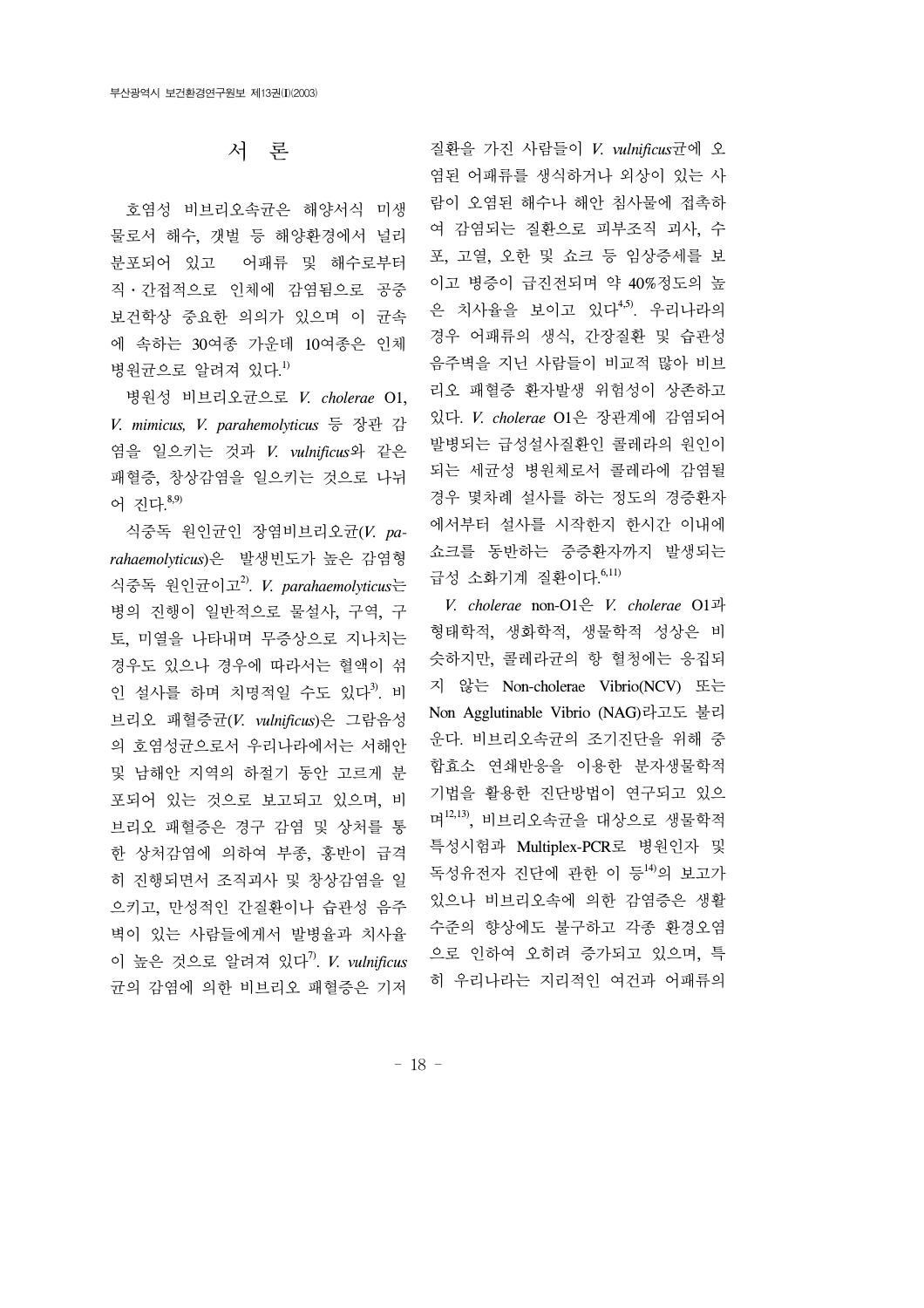생식을 즐기는 식습관 때문에 보다 넓은 범위의 검색이 요구된다. 이에 따라 본 연 구는 병원체의 근원과 병원체 사이의 유 연관계의 확인은 감염질환의 관리와 발생 예방에 필수적인 기초자료이다. 과거에는 serotyping, biotyping, bacteriophage typing $\frac{5}{6}$ 의 bacteria의 특성 파악을 통한 실험법이 사용되었으나 1980년대부터는 이런 역학 적인 자료를 얻기 위하여 Restriction fragment length polymorphism(RFLP), ribotyping, PCR-based subtyping등의 분자생물학적 기법을 이용한 실험법들이 많이 이용되고 있다. 그 중 비브리오 패혈증에 대한  $RFLP$ 는 김 $10$ )등에 의한 보고가 있으며 PFGE(pulsed field gel electrophoresis)는 RFLP 방법 가운데 하나로서 사용자가 gel 에 주어지는 전기장의 각도를 다양하게 지정할 수 있기 때문에 보통의 전기영동 장치로는 분리할 수 없었던 큰 size의 DNA를 분리할 수 있고 병원체 전체 유전 자를 대상으로 실험이 가능하다. 그래서 본 연구는 2002∼2003년간 부산지역에서 분리한 비브리오속균 중에서 45건에 대하 여 PFGE를 실시하여 유전적인 양상을 균 주별로 분류하여 특성을 파악하고, 향후 부산지역에서 비브리오속균에 의한 질병 발생시 역학의 기초자료로 활용하고자 하 였다.

#### 재료 및 방법

#### 1. 시험 균주

 2002∼2003년 부산지역 연안해수, 어류 및 식중독 환자에서 분리한 *V. parahemolyticus* 30주, *V. vulnificus* 8건, *V. cholerae* non-O1 6건, *V. cholerae* O1 1건을 사용하였다. 시험균주는 3% NaCl - 20% glycerol Tryptic Soy Broth(Merck) 에 푼후 -70℃에 저장하여 시험에 사용하였다. 시 험균주는 API 20E(biomerieux, France)에 의 한 생화학적 시험에 의해 균을 확인하였 다. Pulsed-Field Gel Electrophoresis(PFGE) 실험은 이 등15)의 방법으로 실시하였다.

Table 1. Isolation of Vibrio spp. from marine specimens and patients collected from Busan district in 2002∼2003

| <b>Strains</b>     | Specimens |         |          |       |
|--------------------|-----------|---------|----------|-------|
|                    | Sea water | Patient | Fish     | Total |
| V. parahemolyticus | 30        | 0       | O        | 30    |
| V. vulnificus      | 3         |         |          | 8     |
| V. cholerae non-O1 | 6         | 0       | $\theta$ | 6     |
| V. cholerae O1     |           |         | $\theta$ |       |
| Total              | 39        |         |          | 45    |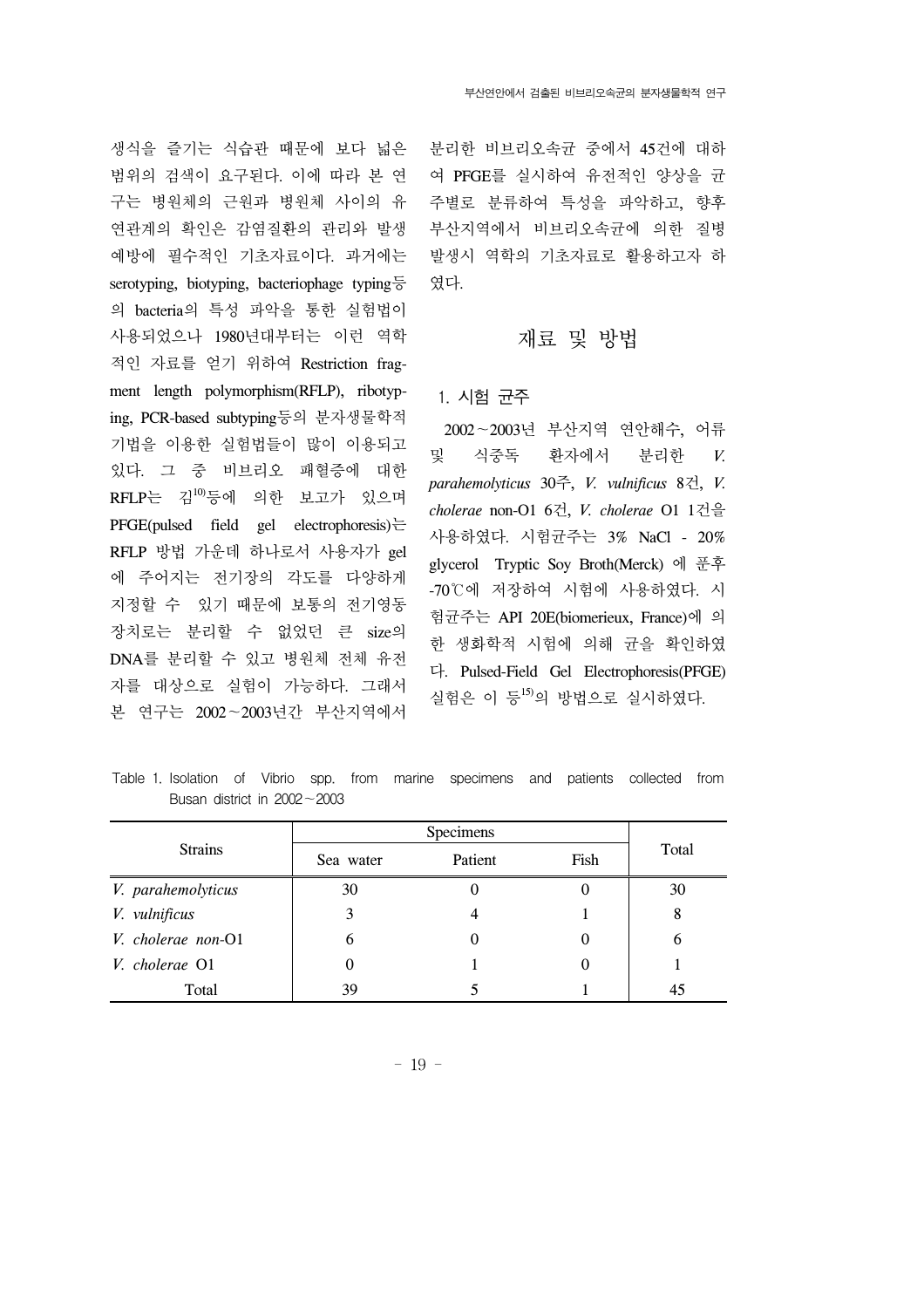#### 2. Agarose plug의 준비

 비브리오속균을 3% NaCl Nutrient Agar (Merck)배지에 접종하여 35℃에서 48시간 배양한 후 면봉을 이용하여 평판배지로부 터 적당량의 균을 묻혀낸 다음 TE buffer (100 mM Tris-HCl, 100 mM EDTA, pH 7.5) 2∼3ml에 균을 현탁하여 Special DR 100 colorimeter(bioMerieux.inc U.S.A)로 10∼ 15%의 투명도로 조정하였다. 균 현탁액 200 $\mu$ 과 Proteinase K (20mg/ml) 10 $\mu$ 를 넣 어 잘 섞어준 후 1.2% Seakem gold agarose 200 ㎕를 첨가하여 plug mold ((Bio-Rad 1703711)에 넣어 4℃에서 5분간 굳혔다.

#### 3. Agarose plug의 처리

 굳은 plug를 꺼내서 ES buffer(0.5 mM EDTA, pH 9.0, 1% sodium-lauroyl -sarcosine) 1.5 ml와 Proteinase K(20mg/ml) 40㎕씩 첨가하여 55℃ 항온수조에서 45 분∼60분간 처리하였고, plug를 screen cap(Bio-Rad 1703706)에 각 검체별로 넣고 cap를 column 형태로 조립한 다음 PVC파 이프로 만든 tube에 넣는다. 55℃ 정도인 멸균증류수로 15분간 항온수조에서 세척 한다. 50℃ 정도인 TE buffer (10 mM Tris-HCl, 1 mM EDTA, pH 7.5)로 15분간 3회 세척하고 세척이 완료되면 새로운 TE buffer로 바꾸어서 2㎖ microcentrifuge tube 에 넣어 사용할 때까지 4℃ 보관하였다.

#### 4. Restriction enzyme 처리

 세척이 끝난 plug를 에탄올로 닦은 면도 날을 이용하여 1 mm 두께로 절단한 후 절편이 들어있는 1.5 ml microcentritube에 10×restriction enzyme buffer 10  $\mu$ , 100× BSA 1 ㎕, *Not* I (BioLab R0189S) 30 unit, DDW로 최종용량을 100㎕가 되도록 한 후 37℃에서 2시간 반응시켰다. 제한효 소반응이 끝나면 반응용액을 제거하고 PFGE에 사용하거나 plug 절편이 들어있 는 tube에 TE buffer를 적당량 넣어 4℃에 보관하였다.

#### 5. Gel Running

 제한효소 처리가 끝난 plug 절편을 agarose gel 성형용 comb의 끝 부위에 맞 쳐 올려놓은 후 여과지로 주변의 물기를 제거하고 상온에서 15분 정도 건조시킨다. 건조후 plug의 절편이 붙어있는 comb를 제자리에 위치시킨 다음 1% Seakem gold agarose(FMC Bio Products, USA)를 gel 성 형틀 안에 부어 상온에서 30분간 굳힌다. 이 때 agrose 용액을 1∼2ml 정도 남겨서 55℃ 항온수조에 보관한다. Gel이 굳으면 comb를 빼낸다. comb에 의해 만들어진 빈 welll에 남겨 두었던 agarose 용액을 부어 채운다. gel을 전기영동 cell에 넣고 CHEF Ⅱ/Mapper PFGE( Bio-Rad USA)를 사용하 여 *V. parahemolyticus*인 경우는 initial time. 1.0sec, final time 54.2sec. 6 Volt/cm(200V),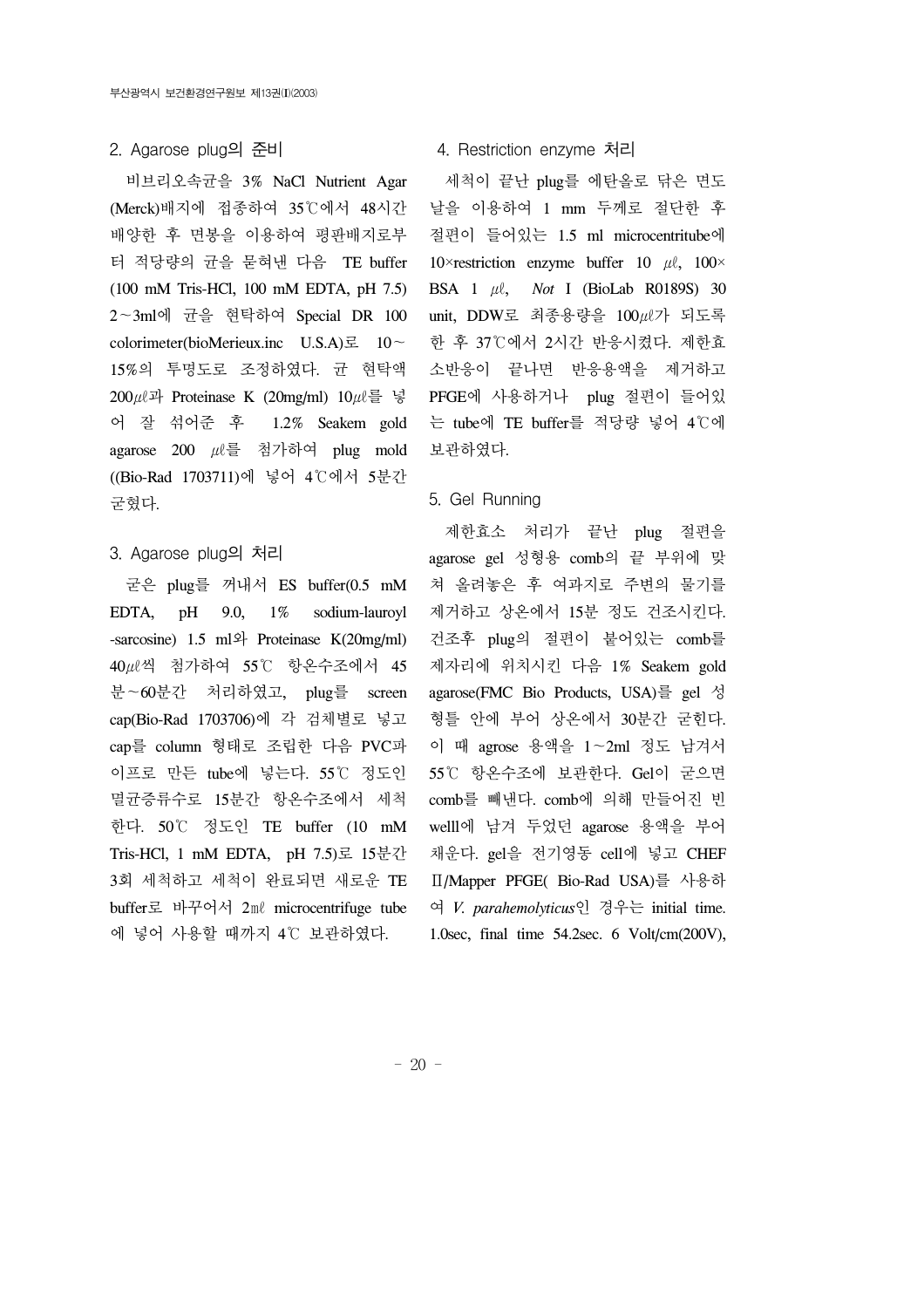14℃, 18시간이며 *V. vulnificus*인 경우는 initial time. 1.0sec, final time 35.0sec. 6 Volt/cm(200V), 14℃, 20시간이고, *V. cholerae*인 경우는 initial time. 1.0sec, final time 40.2sec. 6 Volt/cm(200V),  $14\degree$ C,  $18\degree$ 간 실시하였다.

 전기영동이 끝난 후 ethidium bromide(0.5 ug/ml)에서 30분간 염색하고 증류수로 30 분씩 2회 탈색하여 Image Analysis (Vilber Lourmat, France)로 관찰하였다.

#### 6. PFGE 결과 분석

PFGE 결과는 Tenover 등 $^{17}$ 의 방법에 따 라 각 균주의 DNA 위치가 다른 절편 수 에 따라서 type을 결정하였으며, 균주 간 의 유연 관계는 Molecular Analyst Fingerprinting Software(Bio-Rad, USA)로 dendrogram을 작성하여 비교 분석하였다. 16)

#### 결과 및 고찰

1. PFGE 결과

 2002년부터 2003년까지 부산지역의 연안 해수, 환자, 어류에서 분리한 비브리오속균 으로 장염비브리오 30건, 비브리오 콜레라 non-O1 6건, 비브리오 콜레라 O1 1건, 비브 리오패혈증 8건을 PFGE를 실시하였으며, 제한효소 *Not* I(5'-GCGGCCGC-3') 로 처리 한 경우 장염비브리오균에서는 DNA가 1 1∼19개 (Fig. 1) 비브리오콜레라균에서는 17∼21개 (Fig. 2), 비브리오패혈증균에서는 18∼20개 (Fig.3)로 절단되었다.

2. PFGE 패턴 분석

 Fig. 4, 5, 6은 pulg를 *Not* I으로 처리한 후 PFGE를 실시하였다. 이 실험법을 이용 한 molecular typing은 균주간에 나타난 절 단양상이 아종에서만 나타나는 독특한 band pattern을 보여준다. 장염비브리오의 경우 동삼하리5(lane 2, DH0305)와 민락 6(lane 7, MR0306), 다대포5(lane 3, DD0305)와 다대포6(lane 8, DD0306), 명지 5(lane 1, MJ0305)와 명지6(lane 6, MJ0306), 청사포5(lane 4, CS0305)와 미포6(lane 9, MP0306)는 동일한 패턴을 보였다. 다대포 8(lane 12, DD0308)과 다대포9(lane 14, DD0309)는 81.4%의 유사성을 보였다. 유 사성이 최소 38%이상으로 부산지역 연안 해수의 다양한 장염비브리오의 양상을 보 였다. 비브리오 콜레라 7건(non-O1 6건, O1 1건)의 경우는 남천동9(03/09/15)와 대 변9(03/09/15)는 동일한 패턴을 보였다. 전 체적으로 97%라는 높은 유사성을 보였으 며 환자(추ㅇㅇ)와는 75%의 유사성을 보 였다. 비브리오 패혈증 8건은 환자로부터 분리한 김ㅇㅇ(03/08/25), 석ㅇㅇ(03/08/25) 과 쥐치(02/10/11)와 문ㅇㅇ(03/09/06)은 같 은 패턴을 보였다. 김ㅇㅇ(남.62)과 석ㅇㅇ (남.76)은 평소 습관성음주와 흡연으로 인 한 빈혈과 간경변의 질환을 가지고 있었 으며, 전어회의 섭취로 비브리오패혈증 증 세를 보였다. 문ㅇㅇ(남.72)은 간염증세가 있었으며 쥐치와 유사한 오징어회 섭취로 인하여 패혈증세를 보였지만 쥐치가 어디 서 채취 되었는지, 문ㅇㅇ의 사먹은 오징 어와는 어떠한 관련이 있는지의 여부가 병원체의 근원과 병원체 사이의 유연관계 를 더욱 명확히 할 것이다.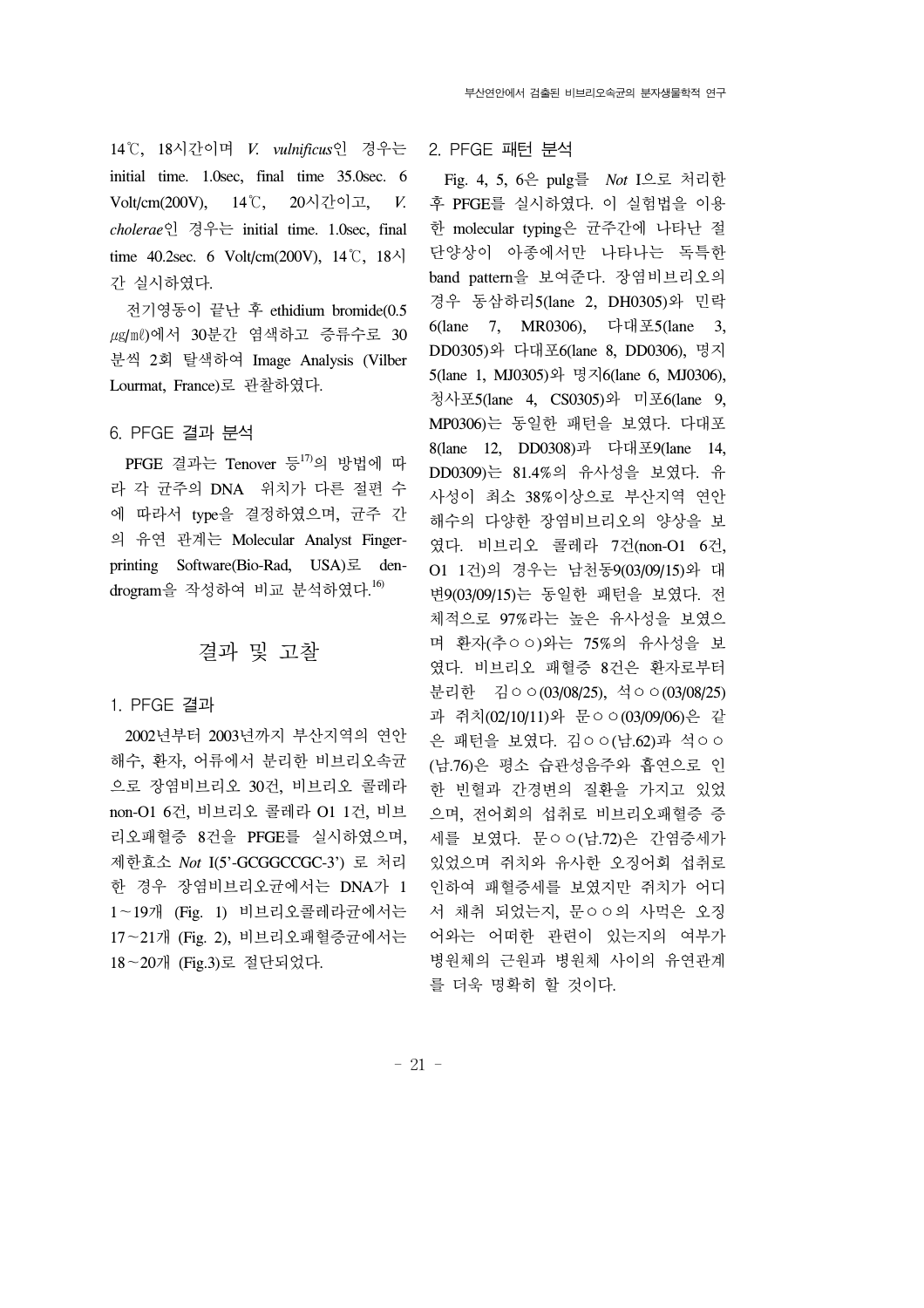M 1 2 3 4 5 M 6 7 8 9 10 M 11 12 13 14 15 16 17 18 19 20 M



M 21 22 23 24 25 M 26 27 28 29 30



Fig. 1. PFGE profiles of V. parahaemolyticus strains obtained with the Not I enzyme.

The gel was stained with ethidium bromide. Lanes M, lis 48.5 Kb ladder size maker; lane 1, MJ0305; lane 2, DH0305; lane 3, DD0305; lane 4, CS0305; lane 5, CA0306; lane 6, MJ0306; lane 7, MR0306; lane 8, DD0306; lane 9, MP0306; lane 10, CA0307; lane 11, DD0307; lane 12, DD03086; lane 13, DD0308-2; lane 14, DD0309; lane 15, DD0309-2; lane 16, DD0310; lane 17, CA0308; lane 18, CA0308-2; lane 19, CA0310-2; lane 20, CA0311; lane 21, GK0307; lane 22, GK0308; lane 23, GK0309; lane 24, GK0309-2; lane 25, GK0310; lane 26, GK0311; lane 27, GKM ; lane 28, IR; lane 29, IK; lane 30 SJ.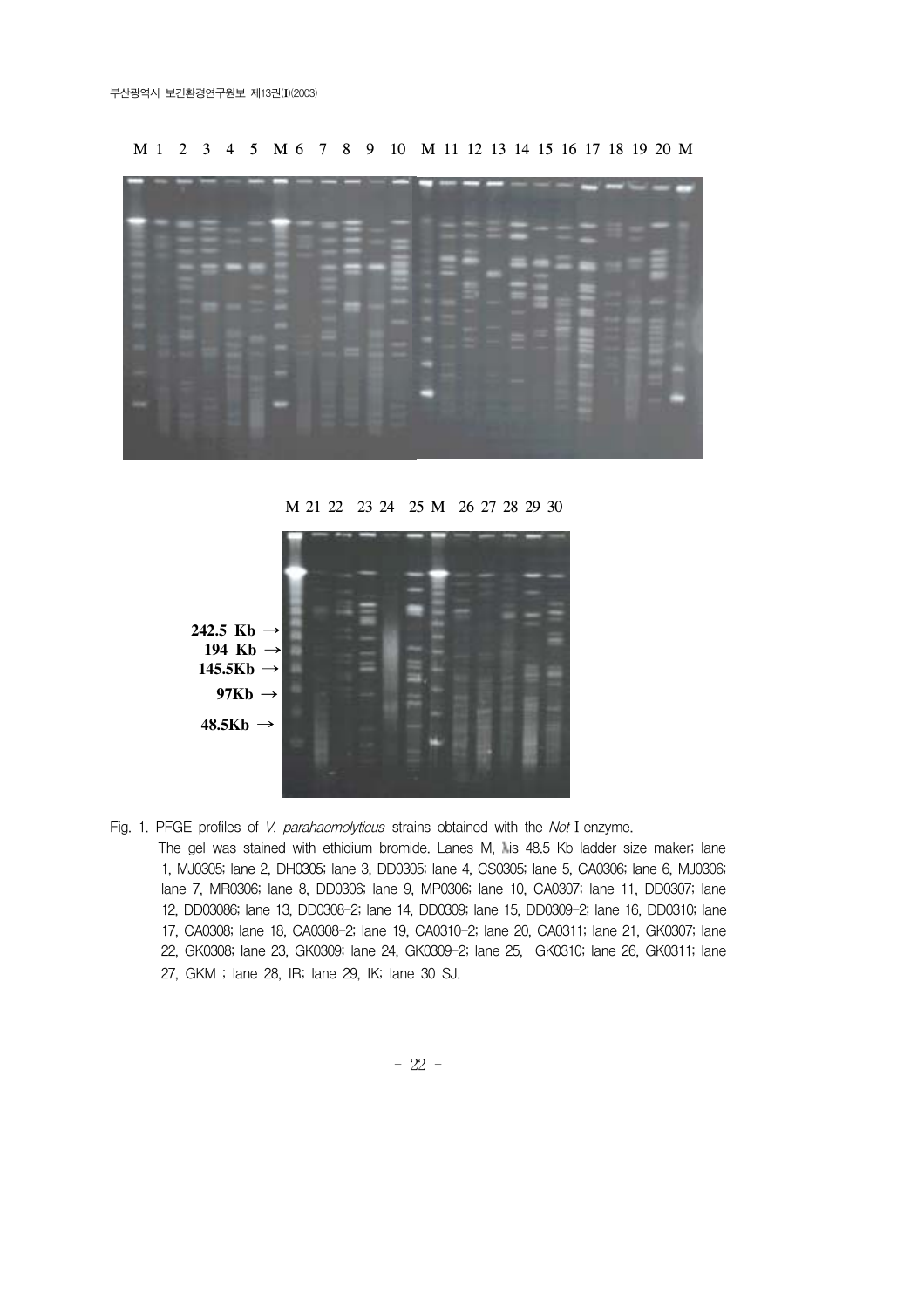

Fig. 2. PFGE profiles of V. cholerae non-O1 and V. cholerae O1 strains obtained with the Not I enzyme. Lanes M, M ladder; lane 1, NC0307; lane 2, CA0309; lane 3, NC0309; lane 4, DB0309; lane 5, DH0309; lane 6, DH0311; lane 7, P1.

 *M 1 2 3 4 M 5 6 7 8 M*



Fig. 3. PFGE profiles of V. vulnificus strains obtained with the Not I enzyme. Lane M, 1 ladder; lane 1, IK0208; lane 2, NK0208; lane 3, FF0210; lane4, NK0308; lane 5, P1; lane 6, P2; lane 7, P3; lane 8, P4.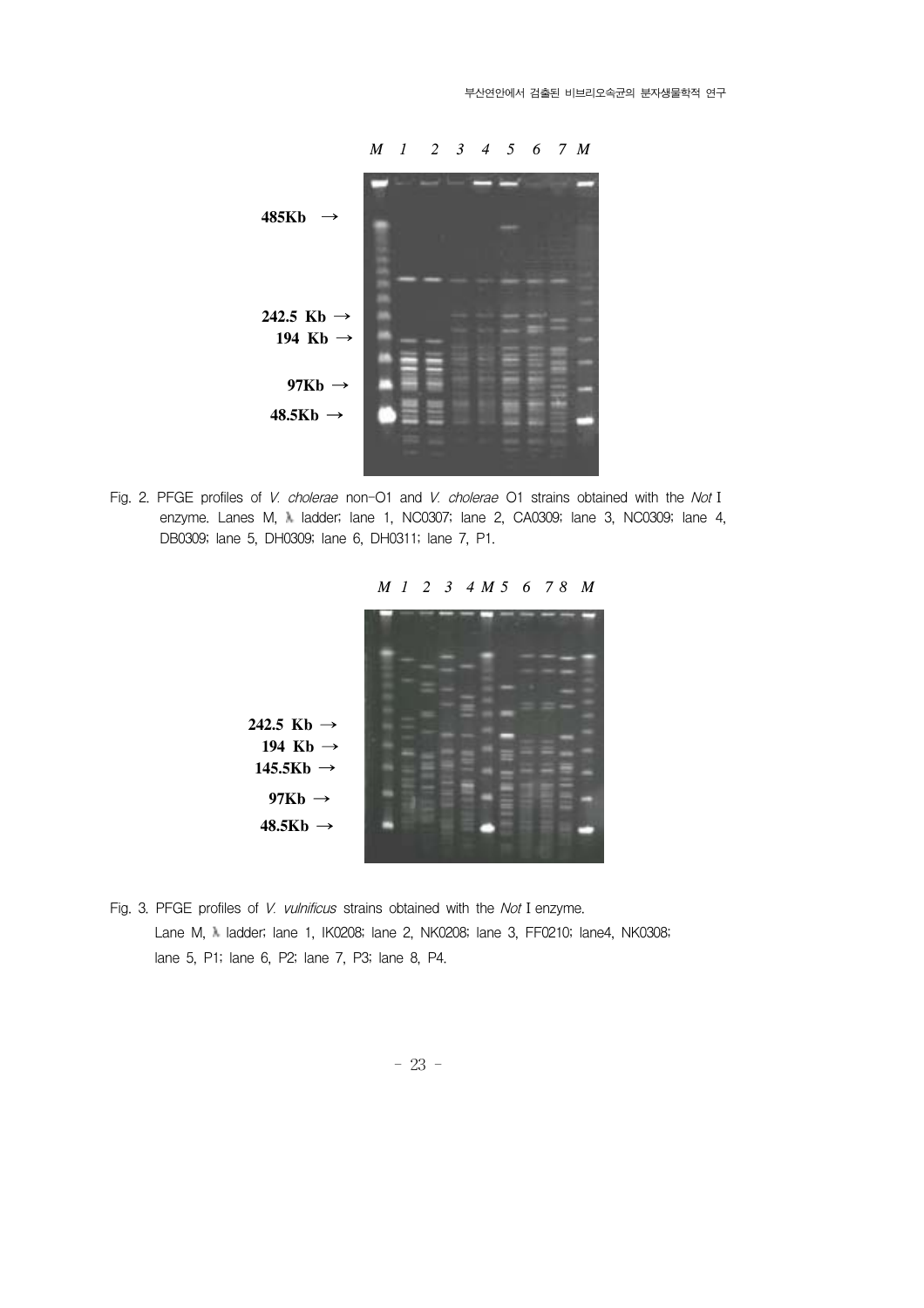

Fig. 4 Dendrogram generated by the average percentage of matched bands summarizing the degree of similarity of Not I restriction patterns of genomic DNAs of V. parahaemolyticus..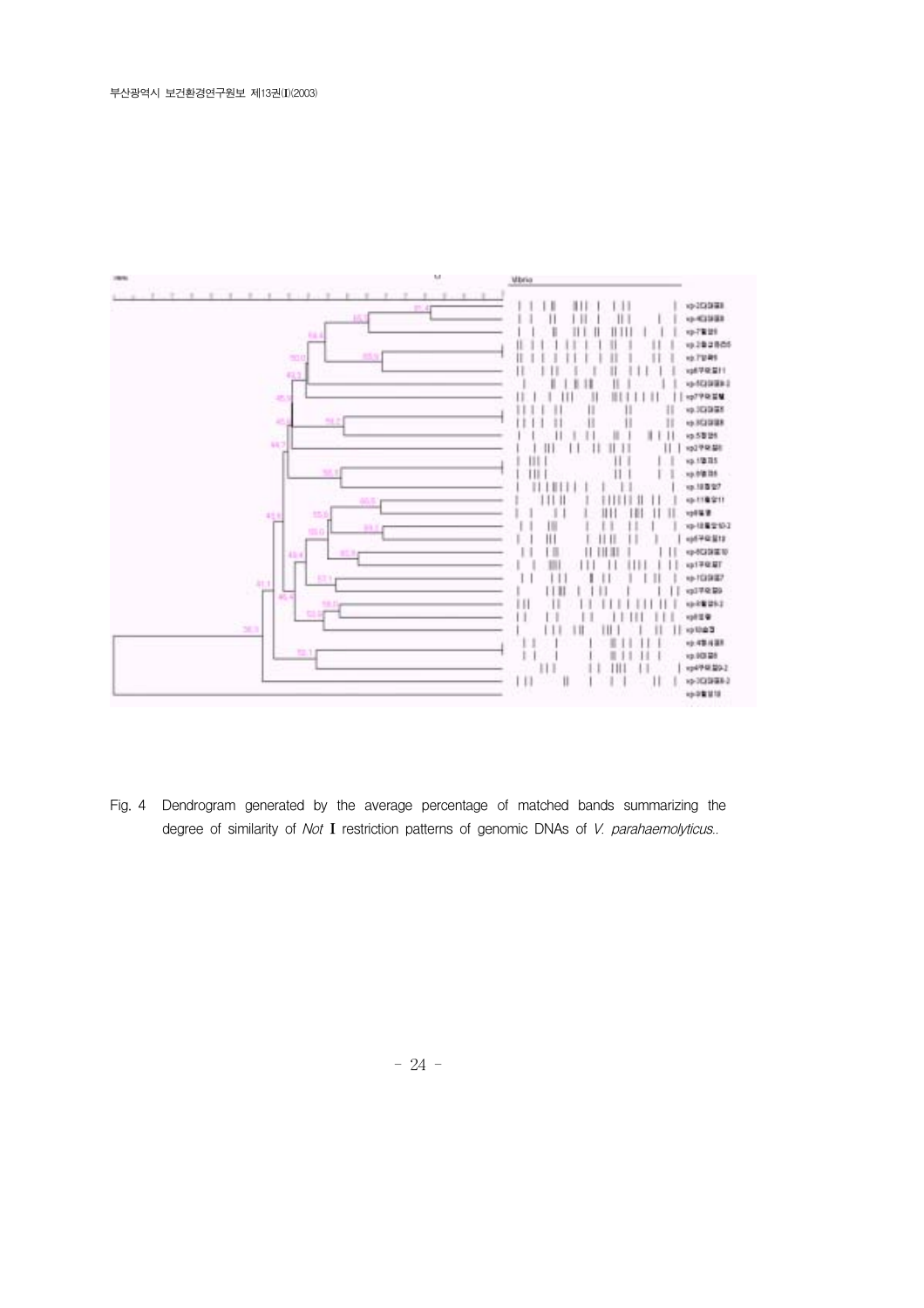

Fig. 5. Dendrogram generated by the average percentage of matched bands summarizing the degree of similarity of Not I restriction patterns of genomic DNAs of *cholerae* non-O1 strain and V. cholerae patient.

Dice (Opt 1.20%) (Tol 1.0%-1.0%) (H>0.0% S>0.0%) [0.0%-100.0%]



Fig. 6. Dendrogram generated by the average percentage of matched bands summarizing the degree of similarity of Not I restriction patterns of genomic DNAs of V. vulnificus.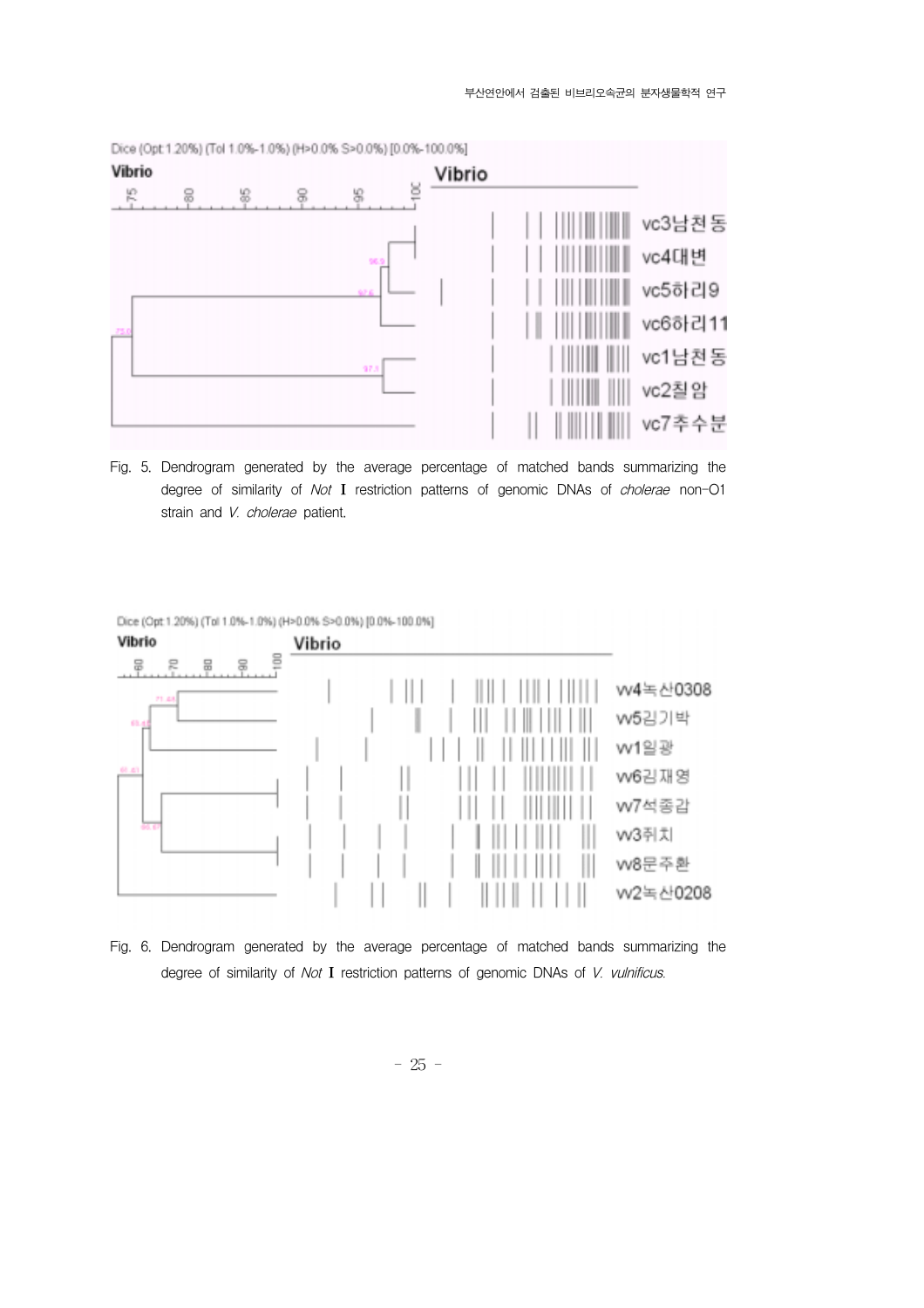본 연구를 통하여 부산지역에서 분리되 는 비브리오감염증에 대한 유전자 유형분 석 결과를 데이터베이스화하고 식중독의 집단 발생 또는 산발적인 질병 발생이 있 을 경우 분자생물학적 특성을 비교하는 것은 역학조사 자료로서 매우 중요하다. 이와같이 분자생물학적인 특성을 연구함 에 있어 실험방법이 다양하기 때문에 식 중독 발생양상 및 전염경로를 확인할 수 있는 더 많은 노력 즉, 동일 유형일 경우 는 채취 지역간의 거리, 채취시기, 환경가 검물인 경우는 조류, 균분리지역의 육상 기원의 영양염류의 유입가능성 등 역학적, 환경적 요인을 근거로 연관성에 대한 자 료 수집과 비교실험이 요구되어 진다.

## 결 론

- 1. 2002년부터 2003년까지 부산지역에서 분리한 비브리오속균 45균주에 대해 제한효소 *Not* I를 사용하여 PFGE를 실 시하였다.
- 2. 장염비브리오의 경우 동삼하리5와 민락 6, 다대포5와 다대포6, 명지5와 명지6, 청사포5와 미포6은 동일한 패턴을 보 였고, 다대포8과 다대포9는 81.4%의 유 사성을 보였다. 유사성이 38%이상으로 부산지역 연안해수의 다양한 장염비브 리오의 양상을 보였다.
- 3. 비브리오 콜레라 7건(non-O1 6건, O1 1

건)의 경우는 남천동9 와 대변9는 동일 한 패턴을 보였다. 전체적으로 97%라 는 높은 유사성을 보였으며 환자(추ㅇ ㅇ)와는 75%의 유사성을 보였다.

4. 비브리오 패혈증 8건은 김ㅇㅇ(03/08/ 25), 석ㅇㅇ(03/08/25)과 쥐치(02/10/11)와 문ㅇㅇ(03/09/06)은 같은 패턴을 보였다. 김(남.62)과 석(남.76)은 평소 습관성음 주와 흡연으로 인한 빈혈과 간경변의 질환을 가지고 있었으며, 전어의 섭취 로 비브리오패혈증 증세를 보였다.

# 참고문헌

- 1. Baumann, P. *et al*, Re-evaluation of taxonomy of Vibrio, Current Microbiology, 4, 127∼132, 1982
- 2. Iida, A. and Takagi. M: Investigation of an intracellular hemolytic agent of *Vibrio parahemolyticus*, Lipid fraction of dried cells. Microbiol. Immun., 23:305, 1979
- 3. Honda. S. L.. and Goto, I: Gastroenteritis due to Kanagawa Negative *Vibrio parahemolyticus*, Lancet., 7:33, 1987
- 4. Blake, P. A., M. H. Merson D. G. Hollis and P.C. heublein. disease caused by a marine *Vibrio*: Clinical charateristics and epidemiology. N. Engl. J. Med. 300 1∼5, 1979
- 5. Oliver, J. D. The pathogenicity and